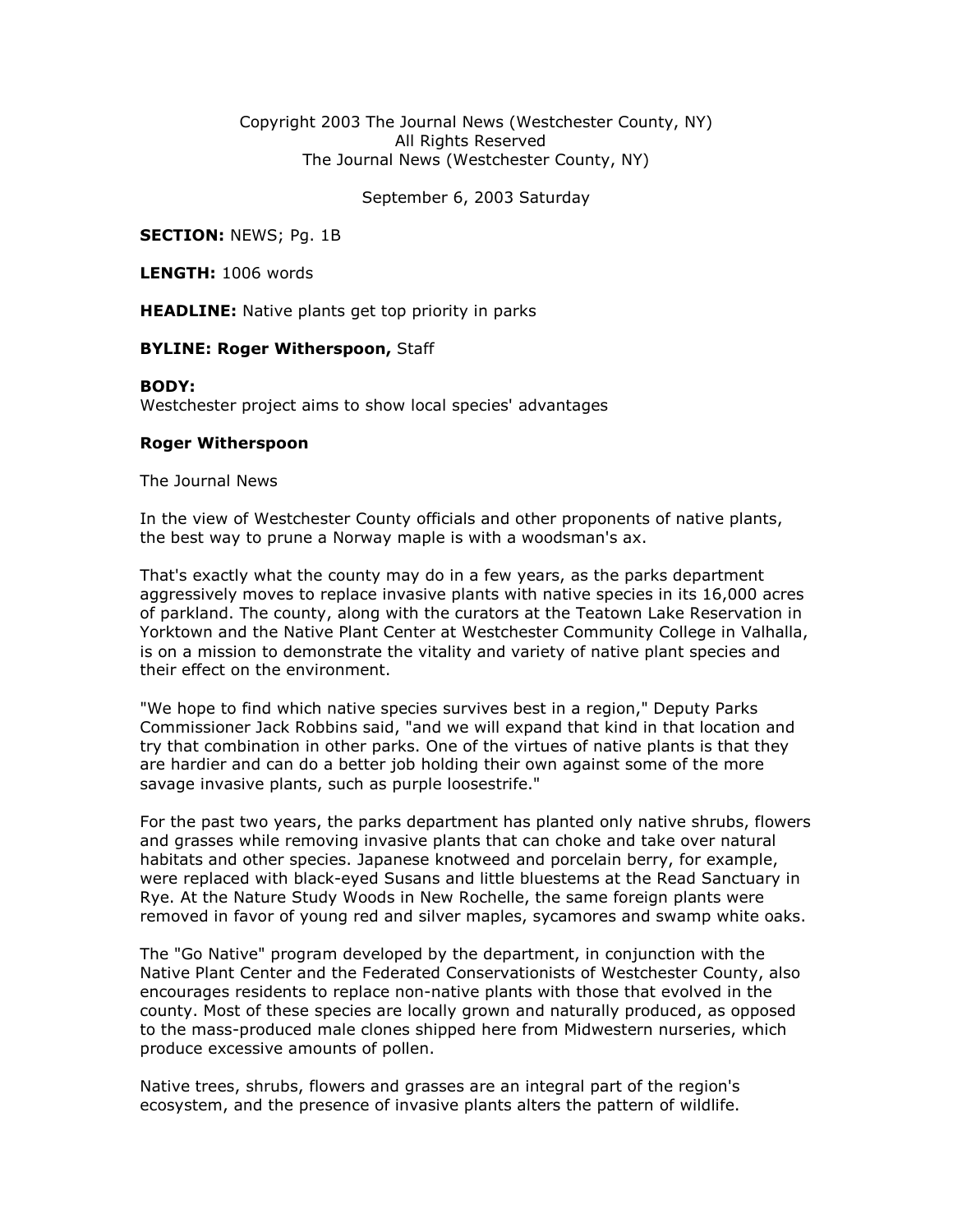"When you lose native plants," said Tess Present, director of the community conservation program for the national Audubon Society, "you lose the food supply and shelter areas in which insects and birds can spend the winter. Many plants, such as the highbush cranberry, have fruit available in the winter and are very good for local wintering birds, such as the bluebird and brown thrasher."

Planting native flora in parks and preserves is important, Present said, but "it is increasingly clear that we need to protect the areas connecting them - and that means our own property and yards need to have native plants."

Shade trees like the Norway maple, for example, are damaging to the local environment, said Leah Kennell, curator of Wildflower Island at Teatown. "It's a really horrible example of a non-native species. It has enormous leaves which take a lot of sunlight and are damaging to smaller trees and shrubs."

The leaves are far more alkaline than those of native trees, she said, so when they fall and decompose during the winter, they alter the chemical balance of the ground, hampering the development of new plants in the spring.

"If you want a maple or other shade tree, there are plenty of native trees available," Kennell said. "You don't need European or Asian trees."

There also are economic benefits to planting native trees and flowers, said Tedor Whitman, Teatown's director of education. "They take less upkeep once they are planted because they are part of the local biological diversity and are built into the local ecosystem. You don't need to invest in pesticides to protect them."

Brooke Beebe, project director at the Native Plant Center, said native plants are hardier than others because they are naturally adapted to the local climate, diseases and pests. "A plant which evolved here is used to our droughts and wet times and will thrive," she said.

In addition, there are symbiotic relationships between some plants and insects particularly bees and butterflies - and they need each other to survive. "The monarch butterfly only lays its eggs on the leaves of the milkweed plants," Beebe said, "and if the milkweed disappear, there will be no monarch butterflies. They will sip nectar from other species of plants, but they will only lay eggs on the milkweed."

Teatown's 2-acre Wildflower Island is dotted with long, blue New York ironweed, which is essential to the survival of the gold-banded and silver-spotted skipper butterfly. "Certain butterflies require local flowers because of their joint evolution," Whitman said. "The skippers' mouth parts are specifically designed for these flowers. If you plant native flowers, instead of tulips and other plants they have never seen before, the local butterflies will suddenly come back."

The Native Plant Center maintains two gardens with about 75 species of wildflowers, shrubs and trees. Beebe said when residents purchase plants for their homes they should specify that they want native plants that are not male clones.

"You want the plants around your home to be as natural as possible," she said. "It will help you, and it will help the environment."